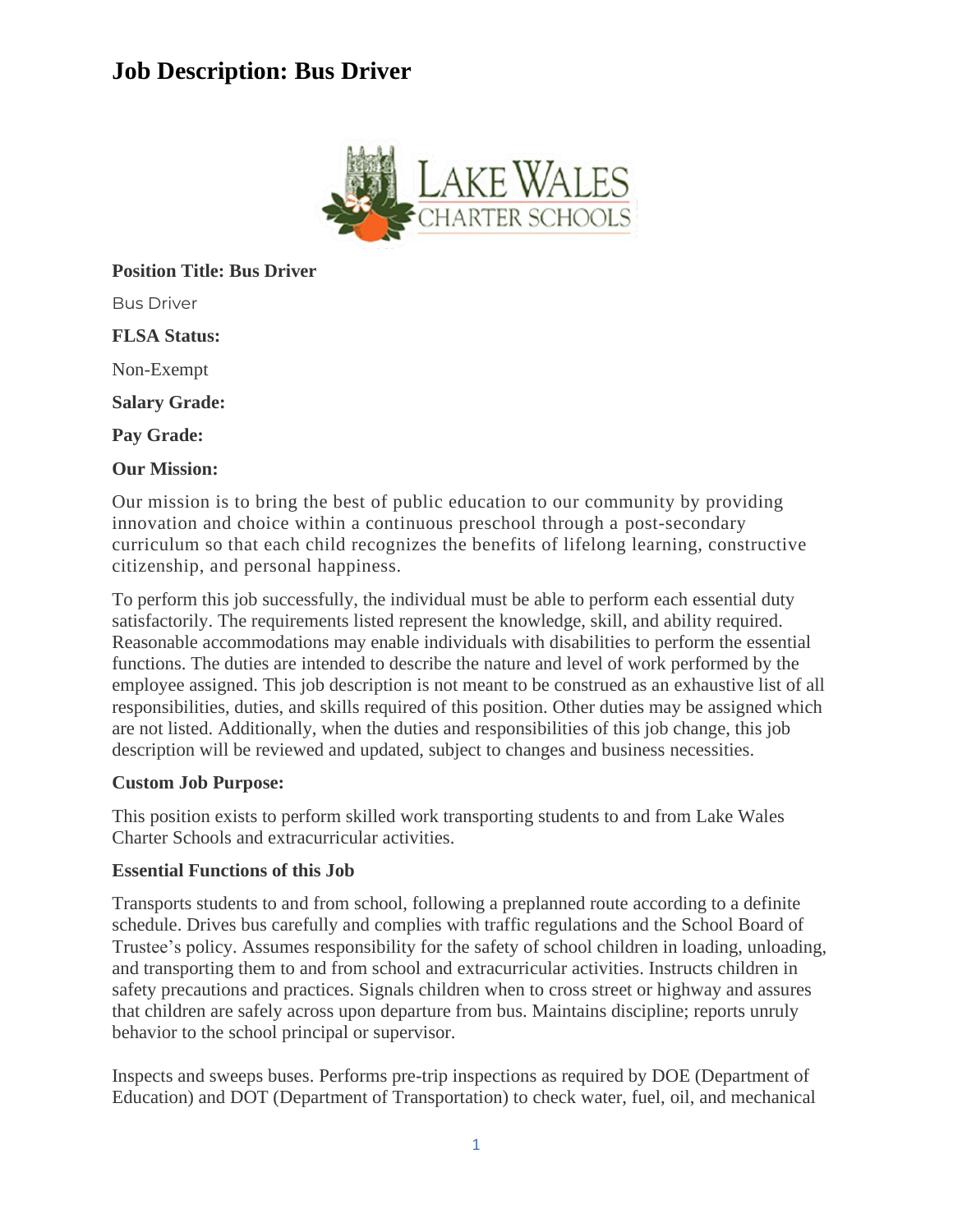# **Job Description: Bus Driver**

condition before the operating bus. Reports delays and accidents. Keeps operational records and makes reports. Reports defects or problems with vehicles to the assigned service center. Assures bus meets regular maintenance inspection schedules.

## **Non-Essential Functions of this Job**

Performs other duties as assigned.

# **Knowledge, Skills, and Abilities:**

Knowledge of traffic and highway safety rules and regulations. Knowledge of preventive measures to avoid accidents. Ability to operate a bus safely and economically. Ability to understand and carry out instructions and perform work requiring good physical condition. Ability to relate to students, parents, and school system personnel. Ability to complete various forms and records, including updated route sheets, timesheets, field trip forms, and incident and accident reports. Bilingual/biliterate preferred.

# **Education, Experience, and Certification/License Requirements**

Completion of high school or GED. Completion of first aid and defensive driving courses. Training on highway safety rules and regulations. Successful completion of the Department of Education's #Bus Driver Training Program#. Appropriate State of Florida Driver's License. Completion of a performance test in a school bus operation. Must pass an annual physical examination.

# **Work Context:**

Requires mostly sitting, driving, and some standing, walking, and moving about to coordinate work. Requires face-to-face discussions and contact with children, individuals, and teams. Requires coordination of work tasks to establish priorities, set goals, and meet deadlines. Requires work with both internal and external contacts and with the public.

### **Physical Environment:**

Requires working both indoors and outdoors. Requires exposure to outdoor elements, including weather changes, foliage, and insects. Requires sitting for most of the day, and the ability to frequently lift, carry, move and position objects weighing up to 20 pounds and infrequently more than 20 pounds.

### **Local Code:**

9000

**EEO5:**

52

# **Approval Date:**

# **Date Last Revised: 4/14/2022**

The Lake Wales Charter Schools prohibit all forms of discrimination and harassment based on race, color, sex, religion, national origin, marital status, age, homelessness, disability, or other basis prohibited by law in any of its programs, services, or activities, or employment.